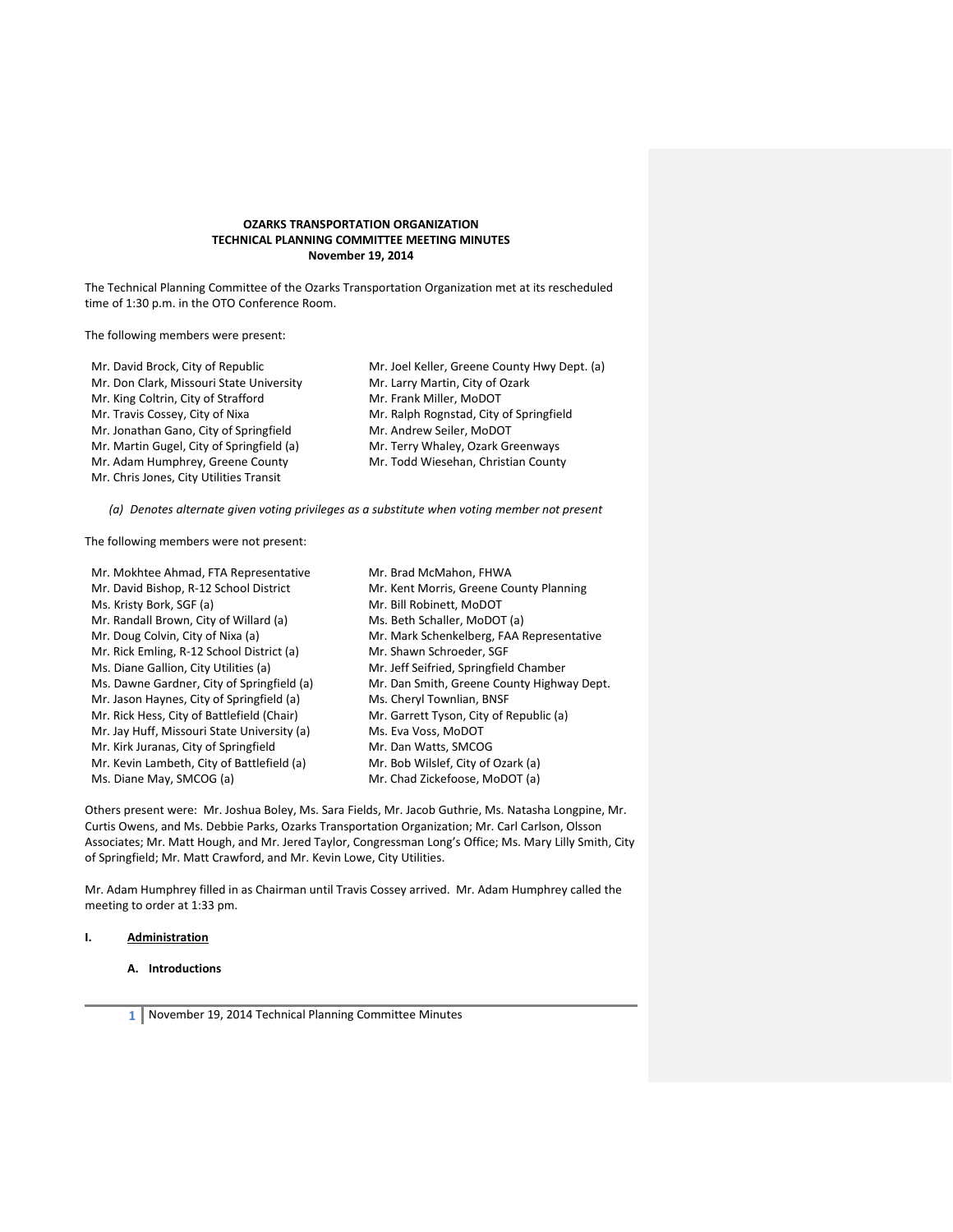#### **B. Approval of the Technical Planning Committee Meeting Agenda**

Mr. Rognstad made the motion to approve the November 19, 2014 meeting agenda. Mr. Humphrey seconded and the motion was carried unanimously.

## **C. Approval of the September 17, 2014 Meeting Minutes**

Mr. Rognstad made the motion to approve the September 17, 2014 Meeting Minutes. Mr. Martin seconded and the motion was carried unanimously.

# **D. Public Comment Period for All Agenda Items**

None.

#### **E. Executive Director's Report**

Ms. Fields stated that the City of Springfield, MoDOT and OTO are partnering on a Bluetooth project for travel times. These travel times would be on the significant corridors in the City, County and OTO area. There is testing on a couple different corridors right now, and it is interesting to see how many signals are being picked up. There is a lot of cost variation between companies, so that is being examined. The project is underway cautiously, because it is a very expensive project. Hopefully, at the beginning of the year, there will be a RFP or RFQ and they can be installed sometime later next year.

The Highway Commission was here in November at the Springfield-Branson Airport. Ms. Fields stated that she presented with Mr. Jeff Seifried, about partnerships and the cost share projects that are underway through 2017. The region was very successful in getting cost share projects, so there are several years of those projects left in the works. The Commission is aware of that and the region thanked the Commission for the partnerships.

The Springfield-Greene County Community Focus Report is starting again. Ms. Fields stated she is the Chair of the Transportation Section. She stated that if anyone was interested in serving on the transportation part of the Community Focus Report to let the OTO know. The OTO finished the FY 2014 Audit and it will be presented at the December Board of Directors meeting. It was a clean audit with no issues. Staff traveled to the Association of MPOs annual conference last month. Ms. Longpine presented with Clyde Prem from Olsson Associates, on the Travel Demand Model and the innovative data collection. It was well received and hopefully other individuals can learn from the OTO's methods on that. The files are available for use in projects.

The Long Range Transportation Plan will start next year. Staff is looking for ideas, especially with the recent newspaper article, on how to increase public involvement. Staff would like to attend community events and present to the public to receive public input.

City Utilities has a Triennial Review from the Federal Transit Association coming up. City Utilities has been very successful in passing those reviews year after year. Staff is helping CU with the preparations right now. Ms. Longpine sent out an email about the Enhancement Applications being due on December 1. There has been a lot of interest and several people have already contacted the OTO about submitting applications. There will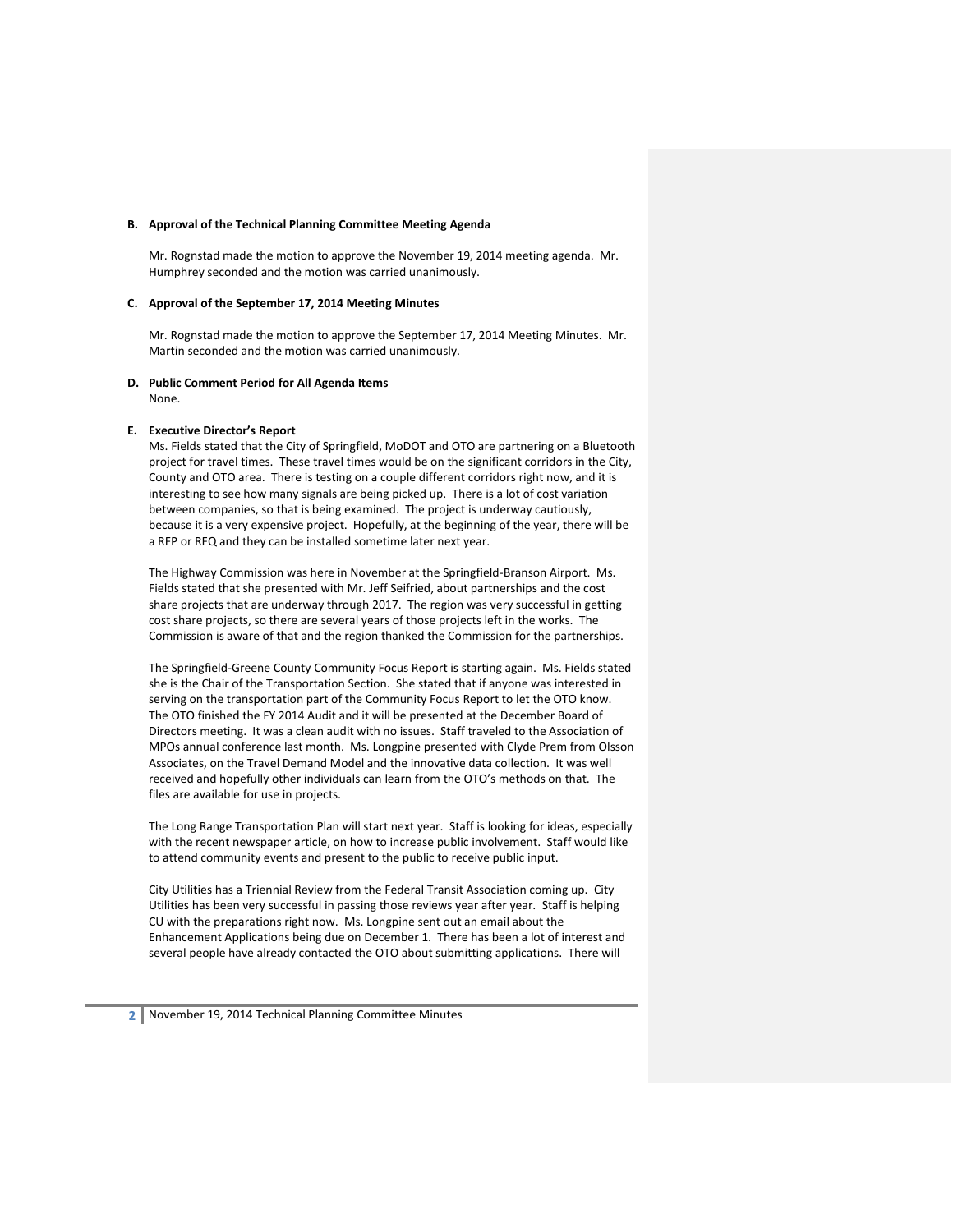also be an application for funding Human Service Vehicles and transit-related projects that are beyond ADA. Those applications are also due on December 1.

The OTO hosted an ADA Transition Plan training, to which several TPC members came, at that airport. The ADA Transition Plan is a lengthy, but important process.

#### **F. Bicycle and Pedestrian Committee Report**

Ms. Longpine stated that the Bicycle and Pedestrian Committee has been working on an inventory of Safety Education Activities for bicycle and pedestrian safety related items in the area. What is going on is pretty extensive. The next step will be to look at how it can be brought together or to expand some of the programs, to more comprehensively address the bicycle and pedestrian safety in the region. The TAP applications are due December 1.

#### **G. Legislative Reports**

Mr. Taylor stated that there was not a lot to report. The House is back in session. There will not be a lot done in the session since the Senate is moving to the Republican side. There will be a short term Continuing Resolution passed on December 1. There is a lot of debate about it. It will be short term, so that the new Congress can decide on a long term budget. There is the extension of the Highway Bill through September or through June. There are still at least six months left. Congressman Long is hopeful that there will be a long term transportation bill and funding. There are some articles about a possible gas tax. Mr. Taylor introduced Mr. Matt Hough, who would be replacing him in January. He also mentioned that the Keystone vote failed by one vote in the Senate. It will be taken up again the first part of next session when Congress resumes. The President stated he will veto it.

Mr. Cossey congratulated Mr. Taylor on his new position in the Missouri Legislature that will begin on January 7.

## **II. New Business**

## **A. Administrative Modification 1 and 2 to the FY 2015-2018 TIP**

Ms. Longpine stated that the OTO Public Involvement Policy allows minor modifications to the Transportation Improvement Program to be approved by staff. There have been two separate modifications. The first modification is for ADA accommodations on Kansas Expressway. That money was moved from the State because the City of Springfield is partnering on that project in the amount of \$30,000. The second administrative modification is for the Route 125 railroad crossing. BNSF brought some private funding to the project.

Mr. Martin inquired where that crossing was at. Ms. Longpine stated she thought it was South of D. Mr. Miller replied that was correct.

## **B. Amendment 2 to the FY 2015-2018 TIP**

Ms. Longpine stated that this is a lengthy collection of changes to the TIP. The first one is for Greene County. Greene County is looking to use some of the BRO funding to replace a bridge on Farm Road 167 for a total programmed project cost of \$400,000. The second project is something that was discussed at the last Board of Directors meeting. Greene County agreed to look at the East-West Arterial at the same time of the environmental and design of Kansas Expressway.

**Commented [DP1]:** onth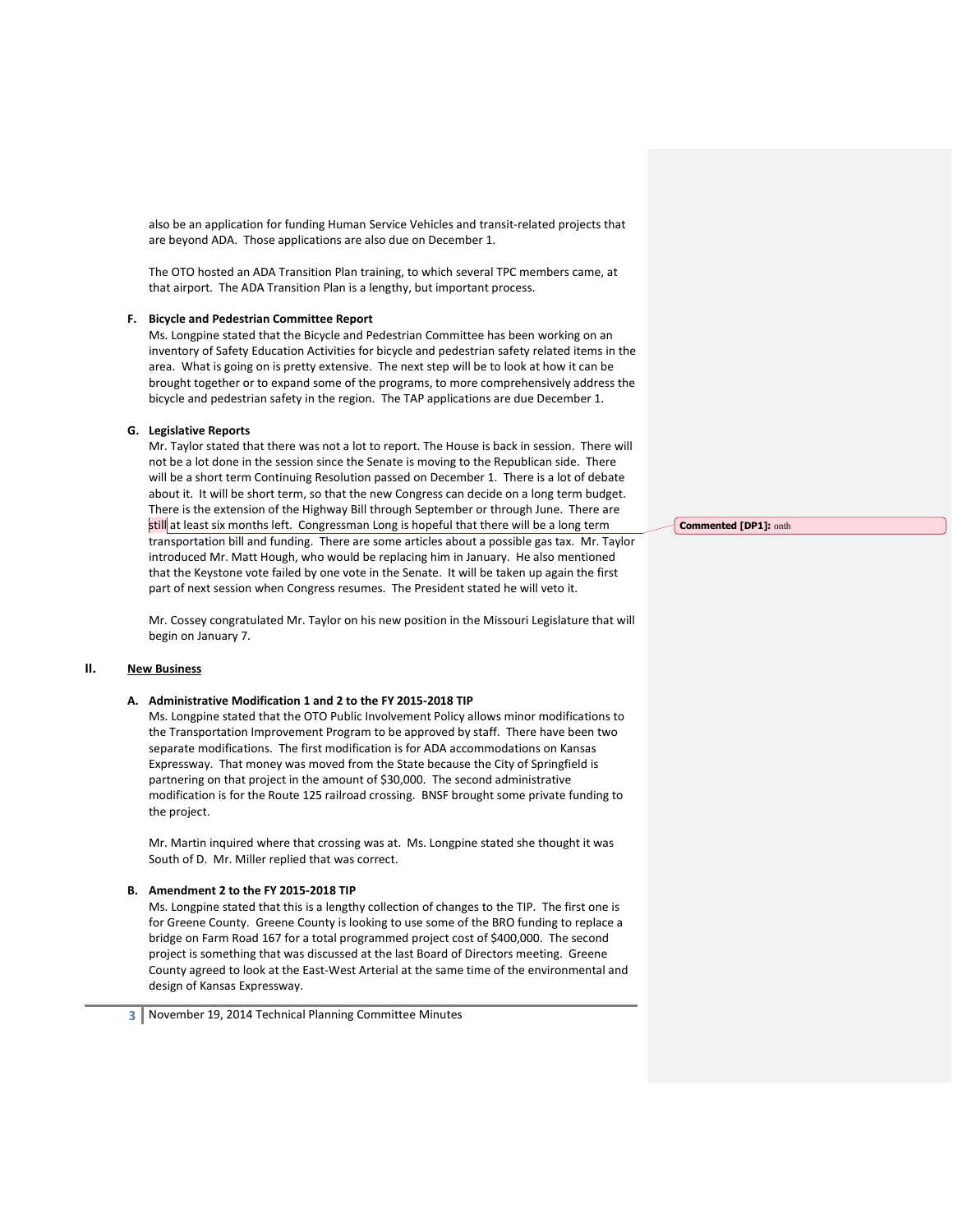The next five projects are related to the transit funding. There are projects being solicited now for the Human Service Vehicles and beyond ADA type projects. The OTO's agreement with MoDOT and City Utilities included administrative funding for those grants. CU was the loan applicant for the FTA Section 5339 funding, so that is item 3, Paratransit Bus Replacement. City Utilities is replacing two of the paratransit buses at this time. The remaining 4 projects, are programmatic items for the TIP. Applications are due on December 1. The project specifics will be known when it goes to the Board of Directors, but the staff wanted to start the process of placing these into the TIP. There will be a public notice on those projects.

Greene County originally submitted the funding on the East-West Arterial for Fiscal Year 2018. Mr. Humphrey stated that after discussion, Greene County would like to revise it to Fiscal Year 2015 to be done at the same time as the final design of the Kansas Expressway Corridor. There is a good likelihood that there will be some design work on the East-West Arterial. Ms. Longpine stated that when the motion is made, to please include the revision in the motion.

Mr. Miller inquired if it was all being moved to FY 2015 or if it was going to be staggered. Mr. Humphrey stated that it all would be moved to FY 2015. Ms. Longpine stated that the project in here is for design only. Mr. Humphrey stated that Greene County was talking about design. Mr. Miller stated that MoDOT usually broke it up by year.

Mr. Rognstad made the motion to recommend approval of TIP Amendment Number Two to the Board of Directors with the change from FY 2018 to FY 2015 on the East-West Arterial project. Mr. Miller seconded and the motion was carried unanimously.

#### **C. Federal Functional Classification Map Change Request**

Ms. Longpine stated that the Federal Functional Classification map is different than the Major Thoroughfare Plan. The Major Thoroughfare Plan is something that the OTO adopts that shows the desired classifications on the roadways. The Federal Functional Classification map represents what the road functions are now. It is maintained through FHWA and OTO is in charge of the process for requesting amendments to the map. It goes to MoDOT and then to FHWA. The OTO solicits applications for change, however, jurisdictions can request a change at any time. There are three requested changes. The City of Willard submitted two roadways and the City of Springfield submitted one. The City of Willard requested that Miller Road from State Highway O to Hughes Road be upgraded from Local to Collector. Also that Hughes Road from AB Highway to State Highway 160 be upgraded from Local to Collector. The City of Willard has been brought into the urbanized area. There are not a lot of collectors in Willard so this will help supplement the system.

The City of Springfield is looking at Kansas Expressway from James River Freeway to Republic to down grade it to a primary arterial. This request is tied into the future extension of the Kansas Expressway. There is information included in the agenda. There are not a lot of traffic counts in Willard, but there are counts where the roadways that connect to 160. The counts that are available on Kansas Expressway are just North and South of James River Freeway. The counts are from 2011, which is the most recent year.

Ms. Fields stated that the City of Willard's changes would make the roadways eligible for federal funding, so that is the motivation for the City of Willard. Mr. Miller inquired what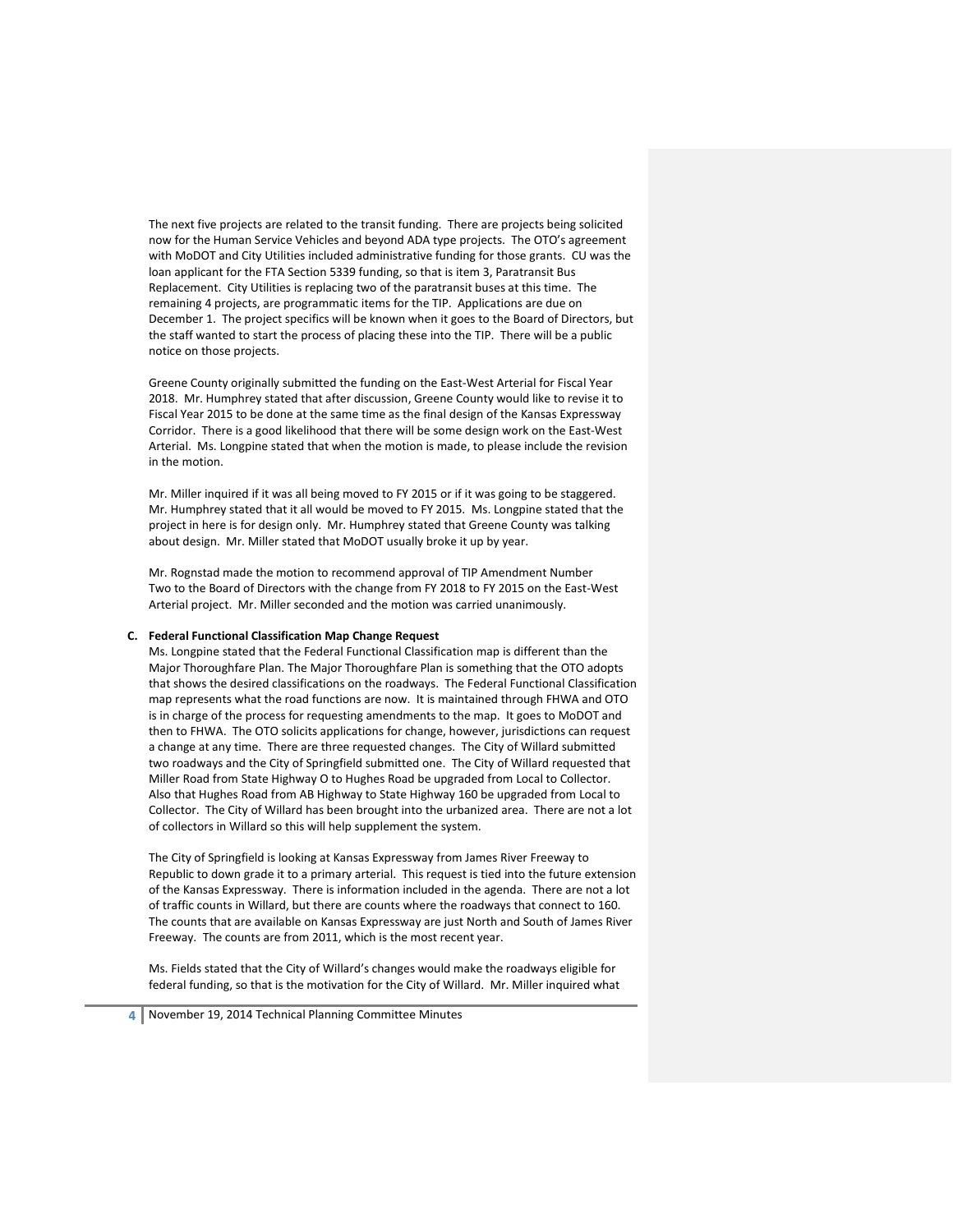the current classification of the Major Thoroughfare Plan was for the Kansas Expressway. Ms. Longpine stated it is a Primary Arterial. Ms. Fields stated that the map it is broken down at Republic Road. North of Republic is still an Expressway. Ms. Longpine stated that there is a review of the Major Thoroughfare Plan currently happening. Mr. Miller inquired if the City of Springfield followed the Federal Functional Classification or the Major Thoroughfare Plan for access breaks. Mr. Rognstad stated that the Major Thoroughfare Plan was what the City of Springfield currently followed. Ms. Fields asked if the City of Springfield wanted to request both to be changed. Mr. Rognstad stated there was not a rush, so it could wait until the Major Thoroughfare Plan review.

Mr. Martin made a motion to recommend approval of the proposed Federal Functional Class changes to the Board of Directors. Mr. Rognstad seconded and the motion was carried unanimously.

## **D. Annual Listing of Obligated Projects**

Ms. Longpine stated that there is a requirement to publish the Annual Listing of Obligated Projects within 90 days of the close of the program year, which is the TIP. That is December 30, for the year ending September 30. It is a list of all the federal funding that has been obligated since the prior year, from October 1 through September 30. The federal requirements actually list out some of the items that are included in the report, such as when it was programmed into the TIP, how the federal funds have been programmed versus obligated, and the remaining funding. There is a lot of detail, but that is in part because it is required.

Some of the projects on the list are statewide rail crossings. There are no details on that yet. There are a lot of projects that have been wrapped up completely or still have a small amount of funding left. This is obligated funds, not necessarily expended or reimbursed funding. Some of the projects may be looked at and have not been done, but that is how the federal funding is handled. It has to be matched to the Federal database. Mr. Cossey stated that on the list of obligated money, there had been discussion of the funding being rescinded. There were several projects that were in the wind but not obligated. He wondered if that situation had improved. Ms. Fields stated that it would be discussed a little more on the next item, but the OTO was looking okay. The region needs to be mindful though that there are not Cost Shares available any more. In the past there were Cost Shares and that would be okay since MoDOT would take care of the lapse policy. This will not happen anymore at least for a couple of years. Ms. Longpine stated that if it is on this list, it means that the federal government has committed to providing funding. If it has not been obligated, that is when the funds can be taken back. Mr. Cossey stated that it was the obligated items on the list that are secure from being taken back.

Mr. Martin made the motion to recommend approval of the Annual Listing of Obligated Projects to the Board of Directors. Mr. Gano seconded and the motion carried unanimously.

#### **E. Federal Funds Balance Report**

Ms. Longpine stated that if there was anything that needed correction to please notify staff. There are several funding programs that staff is responsible for tracking balances on. Basically, it is suballocated funding that comes to the OTO region. That includes the Surface Transportation Program Funding, which includes the STP-Urban. There is still a little Small-Urban left from before the region was under 200,000 in population. There is also the Bridge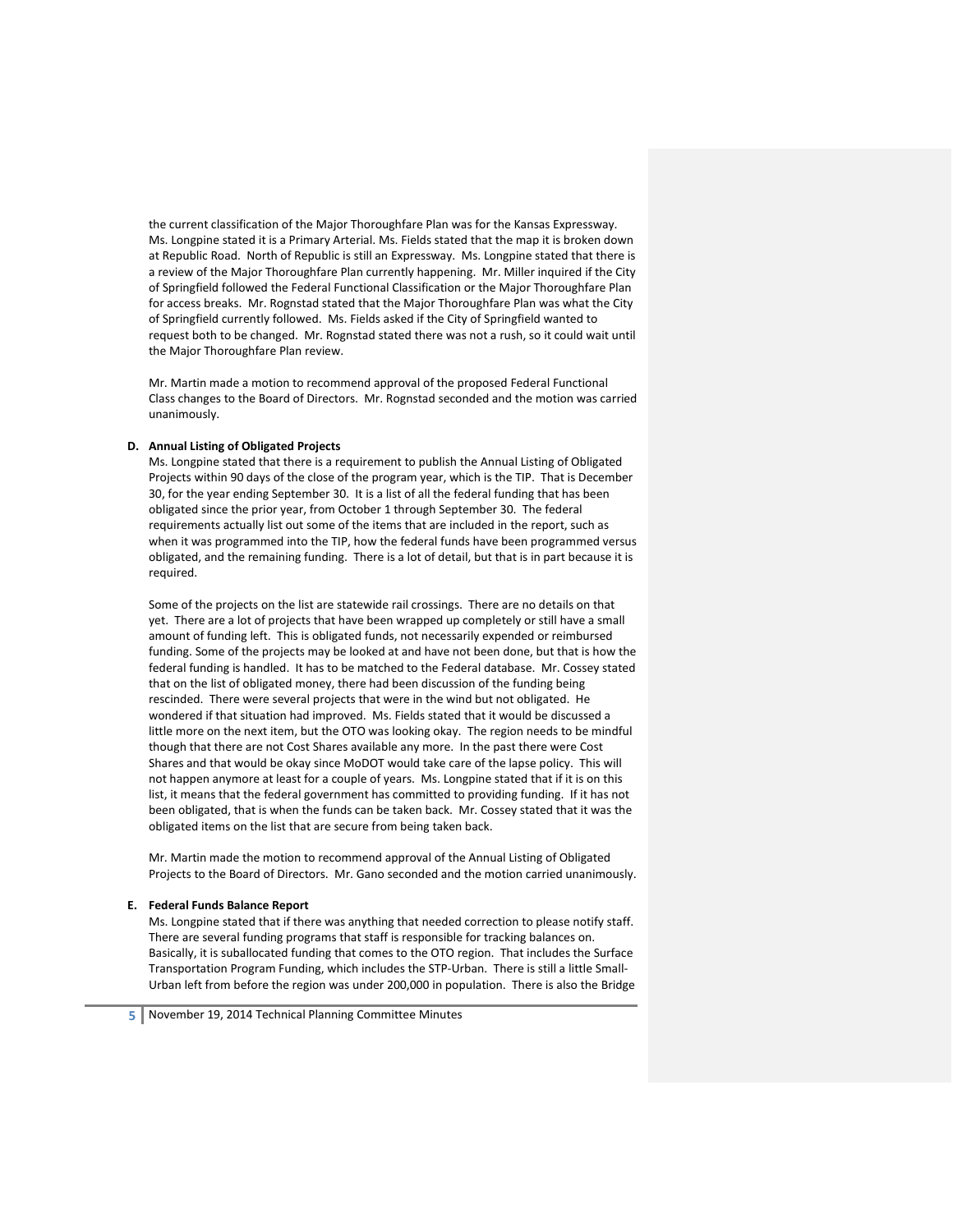Rehabilitation and Maintenance or BRM, with the Transportation Alternatives Program, which used to be Enhancements. It is now suballocated to the OTO region. The last report included an expanded introduction that includes each of those funding programs, balances and the risk for rescission that was just discussed.

The STP-Urban funds, includes anything that has been programmed as a Cost Share. MoDOT allows those funds to count against the balance. MoDOT has a three year rescission policy, but that the federal government can come in and take funds at any time that are not obligated. The region has been successful with the Cost Share program in that past and the balance available for programming is just \$3.4 million dollars. Outside the Cost Share program, there is \$13.8 million available. The Small-Urban just has \$18,000 left. That was a result of a payback on a project.

There is \$388,000 left in the BRM program. Once the Fiscal Year 2015 numbers come in, the OTO will review to see which projects the region will want to fund. There is \$1 million available for the Transportation Alternatives Program. At the end of the introduction, the report is dated through September 30. It carries the OTO through the past year. There are not numbers available yet for Fiscal Year 2015. The Continuing Resolution only goes through December, though the authorization is through May. The report uses an estimate based on Fiscal Year 2014 funding levels. A lot of the communities are actually hitting up against the MoDOT policy. The region would be okay, but with the Cost Shares gone, the region needs to work on obligating the funds. There is also a balance summary page. There is a balance for each program. Then there is a balance for each jurisdiction. At the end, there is a list of allocations, a list of projects that have been obligated, and then the MoDOT reports. Staff is looking at creating a summary sheet to examine the funding for the next TPC meeting.

Ms. Fields stated that the Transportation Alternatives Program is also listed since it is getting close to risk of rescission. There are several projects that were awarded with the 2012 Enhancement or TAP funding that have not moved forward. That is a potential issue. It is staff's understanding that those projects will be moving forward in the spring. Staff will be watching that closely, especially going into the next round of awards. Ms. Longpine stated that it is actually written into the legislation that the TAP Program funding will be gone if it is not obligated or spent within 3 years. The other programs do not have that restriction built in. Mr. Martin inquired if it had to be spent or just obligated. Ms. Longpine stated it had to be obligated at the end of the 3 years and each of the years moving forward.

Mr. Miller brought up on page four, the report mentions that Battlefield and U.S. 65 were not obligated. He stated that it was obligated at the time of the report. Ms. Longpine stated she would correct that. Mr. Cossey asked which project he was referring to. Mr. Miller replied that the On-System Bridge Program on page four. The balance does not show the Battlefield and U.S. 65 project. The Battlefield and U.S. 65 project had been obligated prior to the \$388,000. Ms. Longpine stated that the description was wrong, but the numbers were right. She would correct the description.

## **F. OTO Technical Committee Chair Rotation**

Ms. Fields stated that the Technical Planning Committee decided in 2002 to set up a Chairmanship rotation. It has been tracked over the years. Adam Humphrey will be the